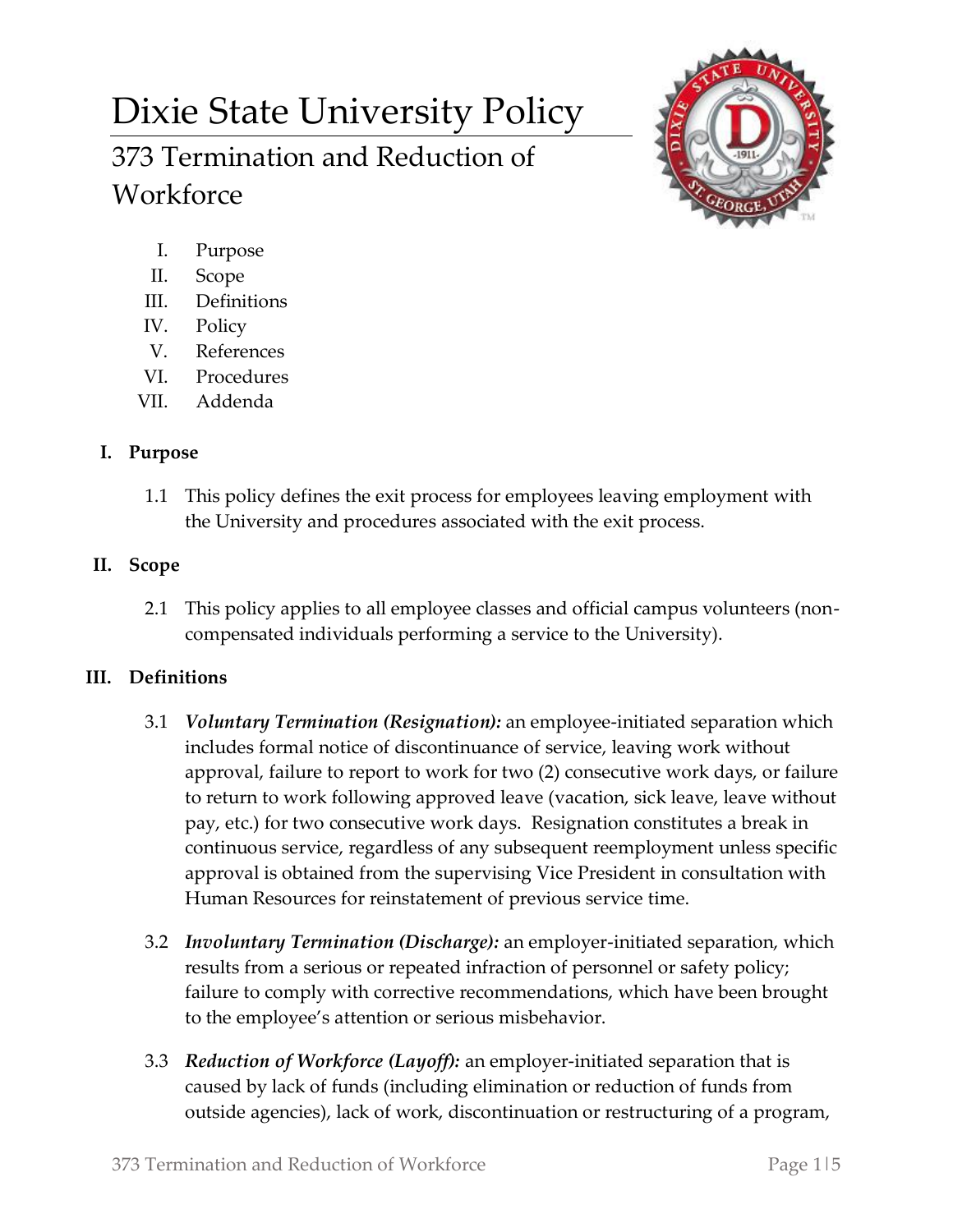or other compelling reason.

- 3.4 *Full-Time Employee:* those individuals whose employment status is expected to last nine (9) consecutive months or longer, working 75 percent or more of the normal possible annual working hours for that position. This includes both faculty and staff positions. See Policy 301: Personnel Definitions.
- 3.5 *Part-Time Employee:* those individuals whose employment/work is 74 percent or less of the normal possible annual working hours for that position; those whose employment status is expected to be of short duration; and those whose employment is of an intermittent nature. See Policy 301.
- 3.6 *Probationary Employee:* any full-time employee within their probationary employment period. See Policy 321: Faculty Reviews and Policy 325: Probation.
- 3.7 *Seniority:* the number of years served as a full-time employee at Dixie State University in the most recent period of service. Prior periods of service interrupted by termination of employment will not be considered. Seniority is not restricted to time served within the unit or department.
- 3.8 *Organizational Unit:* a major subdivision, normally referred to as a department. Where two or more departments are being merged into one, organizational unit refers to the combination of departments that will be merged.

### **IV. Policy**

- 4.1 Probationary, part-time, or temporary employees may be terminated at any time with or without cause and without advance notice. Official campus volunteers may also be terminated at any time with or without cause and without advance notice. Unless the department has given termination notice to Human Resources, official campus volunteers will remain eligible within the Human Resources database for up to three years, unless otherwise specified by the department, before new paperwork is required.
- 4.2 Terminated employees, whether voluntary or involuntary, forfeit all rights they had as employees and will be treated as a new employee, should they become re-employed by the University.
- 4.3 Employer-paid benefits (such as health, life, and disability insurance), where applicable, will end at the end of the last work day of terminated employment. The University complies with the provisions of federal COBRA statutes requiring continuation of health benefits at the employee's cost.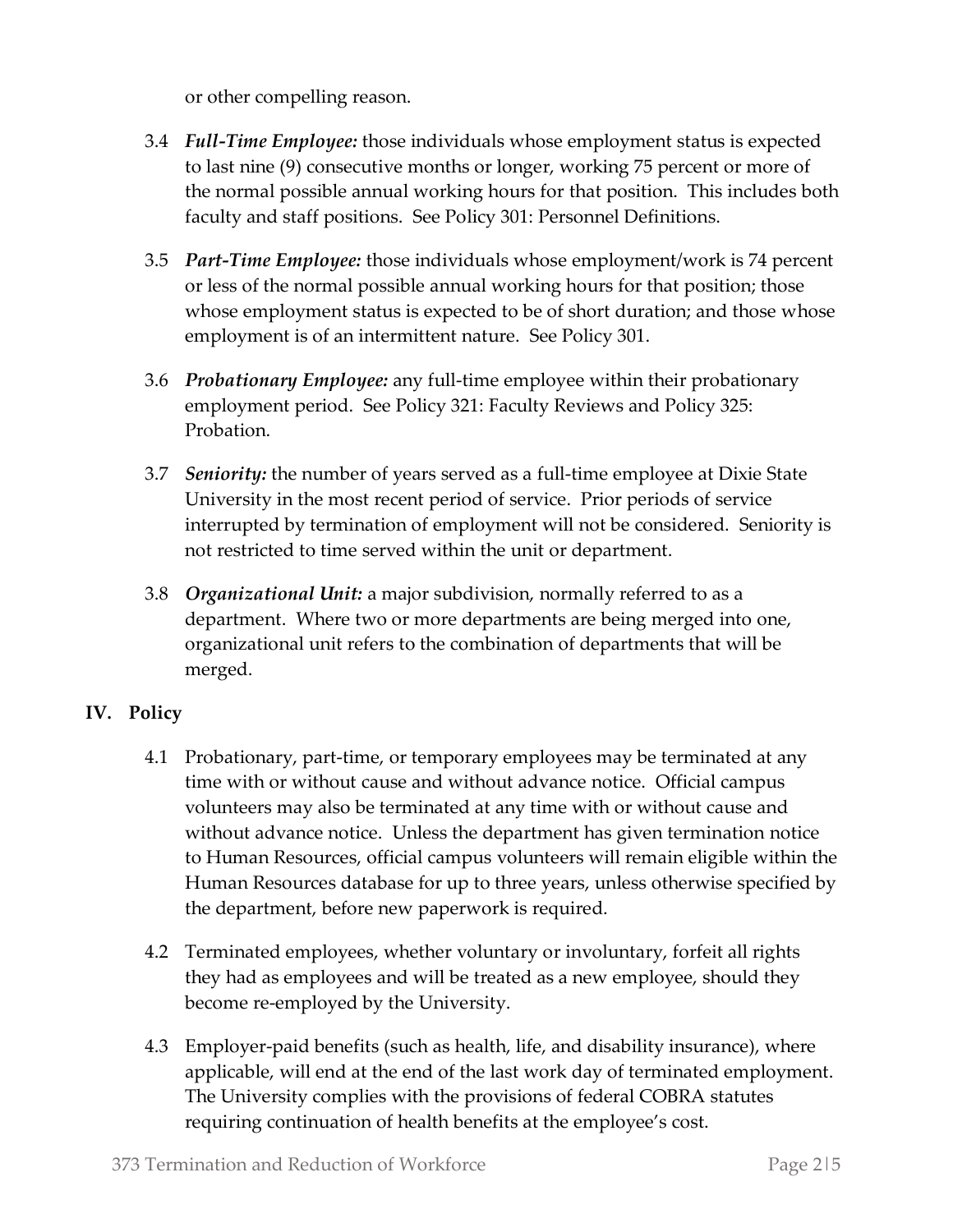- 4.4 Where applicable, compensation shall be paid for unused vacation leave and compensatory time, typically with the pay period in which the employee last worked. Compensation will not be paid for unused sick nor staff personal preference days. Faculty who resign/terminate but fulfill their semester obligations have their pay/benefits continue through December 31 (service ending at the conclusion of Fall Semester) or as of June 30 (service ending at the conclusion of Spring Semester).
- 4.5 In the event of death, the legal heir(s) will be entitled to the following:
	- 4.5.1 Any unpaid time worked (including applicable unused leave) due the employee will be paid on the next available paycheck. Additional compensation equivalent to two pay periods will also be included with the deceased's final paycheck.
	- 4.5.2 Any pertinent benefits due to the employee as a result of participation in the University benefits program. This includes COBRA eligibility for continued health insurance for a surviving spouse and/or eligible dependents, subject to federal law.
	- 4.5.3 The spouse and dependents of the deceased continue eligibility for the University's employee tuition waiver program as defined in Policy 344: Tuition Waivers for Employee, Retirees, and Dependents.

#### **V. References**

- 5.1 Policy 151: Grievance Procedure
- 5.2 Policy 301: Personnel Definitions
- 5.3 Policy 344: Tuition Waivers for Employees, Retirees, and Dependents
- 5.4 Policy 346: Staff Leaves and Absences
- 5.5 Policy 371: Faculty Termination
- 5.6 Policy 372: Corrective and Disciplinary Action

#### **VI. Procedures**

6.1 Part-time employees wishing to voluntarily resign shall provide their immediate supervisor with a letter of resignation, preferably at least two weeks prior to their last working date. Departments receiving notice of resignation must notify the Human Resources Office prior to the last work date, thus allowing for adequate payroll processing and timely termination of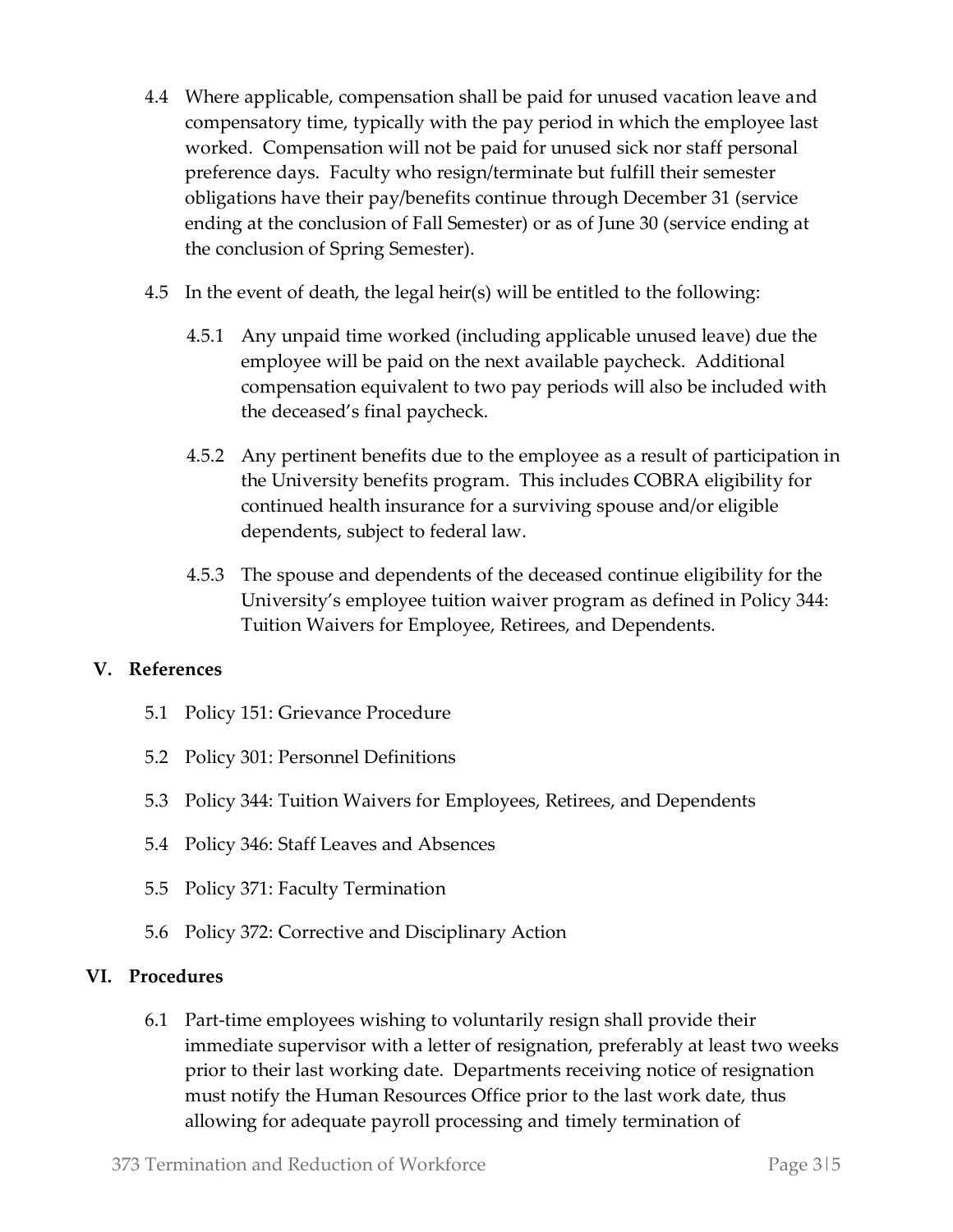employment accesses. Departments are responsible for collecting any University property issued to part-time employees and returning campus keys to Facilities Management.

- 6.2 Full-time Staff employees wishing to voluntarily resign shall provide the Human Resources Office and their immediate supervisor with a letter of resignation at least two weeks prior to the effective date of termination. Fulltime Faculty members wishing to voluntary resign shall provide the Human Resources Office, their department chair, and Dean with a letter of resignation, preferably by October 1 (if ending at the conclusion of Fall Semester) or March 1 (if ending at the conclusion of Spring Semester), but no later than seven (7) days after contracts are issued for the following academic year. If faculty do not provide notification by that time, it is agreed that employment will continue for the following year.
	- 6.2.1 Because active duty of the faculty member does not correspond directly to the number of pay periods, if the faculty member voluntarily terminates after the conclusion of Spring Semester but before resuming teaching for the new academic year, the faculty member will return to the University any overpayment of compensation within thirty calendar days after termination is received.
- 6.3 Full-time employees discharged will receive ten (10) working days of advance notice (paid) and a written statement of cause for termination (see Policy 372: Corrective and Disciplinary Action).
	- 6.3.1 Before discharge is undertaken, the President or appropriate Vice President, and the Human Resources Office will make careful analysis of the circumstances.
	- 6.3.2 Employees discharged will be notified of the availability of the grievance process (see Policy 151: Staff Grievances and Policy 371: Faculty Termination).
- 6.4 Full-time employees may be terminated as a result of a decision to effect a reduction in workforce or layoff. Layoff decisions will be made by the supervisor and the appropriate Vice President, with final decision made by the University President.
	- 6.4.1 After positions are identified within the organizational unit for elimination, when there are more than one incumbent holding such a position, the termination decision will be based upon employee's seniority. Part-time, temporary, or probationary employees within the organizational unit and performing essentially the same duties will be